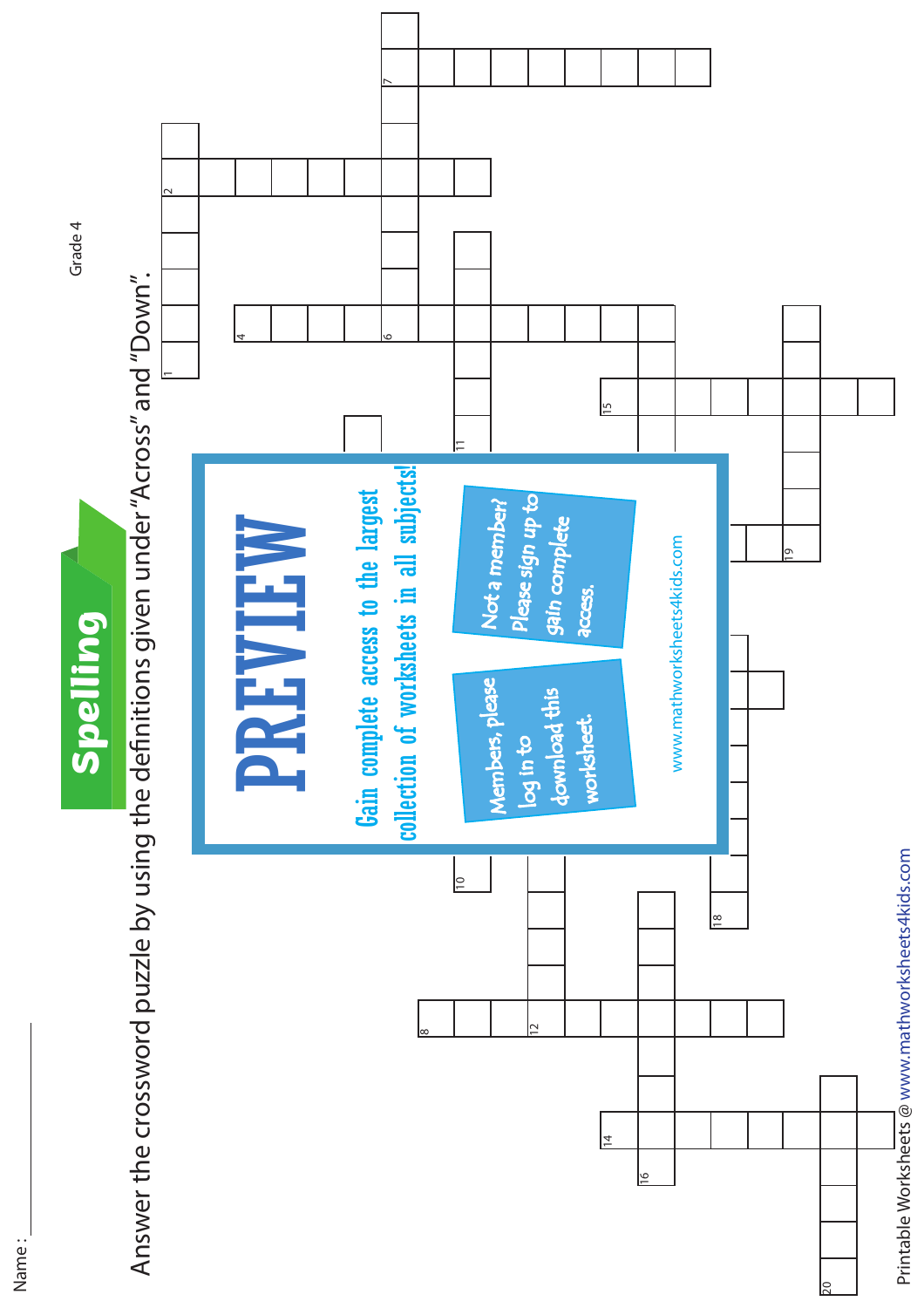|                                                    | <b>Spelling</b>                     |                                           | Grade 4                                               |
|----------------------------------------------------|-------------------------------------|-------------------------------------------|-------------------------------------------------------|
| <b>ACROSS</b>                                      |                                     | WHEW                                      | <b>NWOOD</b>                                          |
| 1) A person who plays the pi                       | E                                   |                                           | vho conducts scientific research                      |
| 5) A person well-versed in o<br>typewriter         | Gain complete access to the largest |                                           | son who plays the guitar                              |
| A scientist in the field of p<br>$\widehat{\circ}$ |                                     | collection of worksheets in all subjects! | it-desk executive who welcomes and                    |
| A writer for newspapers a<br>$\overline{10}$       | Members, please                     | Not a member?                             | s visitors                                            |
| Someone who's involved<br>$\left(1\right)$         | log in to                           | Please sign up to                         | vho advocates socialism                               |
| 12) One who advocates capit<br>forms               | download this<br>worksheet.         | gain complete<br>access.                  | one who has a lot of knowledge in a<br>$\overline{U}$ |
|                                                    |                                     |                                           |                                                       |
| 16) One who writes novels                          |                                     |                                           | son who draws cartoons                                |
| 17) One who advocates natio                        |                                     | www.mathworksheets4kids.com               |                                                       |
| A colony settler<br>18)                            |                                     |                                           | son who arranges or sells cut flowers                 |
| 19) One who travels for pleasure                   |                                     |                                           | 14) The singer in a band                              |
| 20) One who adheres to the traditional rules       |                                     |                                           | 15) A contestant who has reached the final            |
| of a subject                                       |                                     |                                           | of a competition                                      |
|                                                    |                                     |                                           |                                                       |

Grade 4

Name :

Printable Worksheets @ www.mathworksheets4kids.com @www.mathworksheets4kids.co

٤